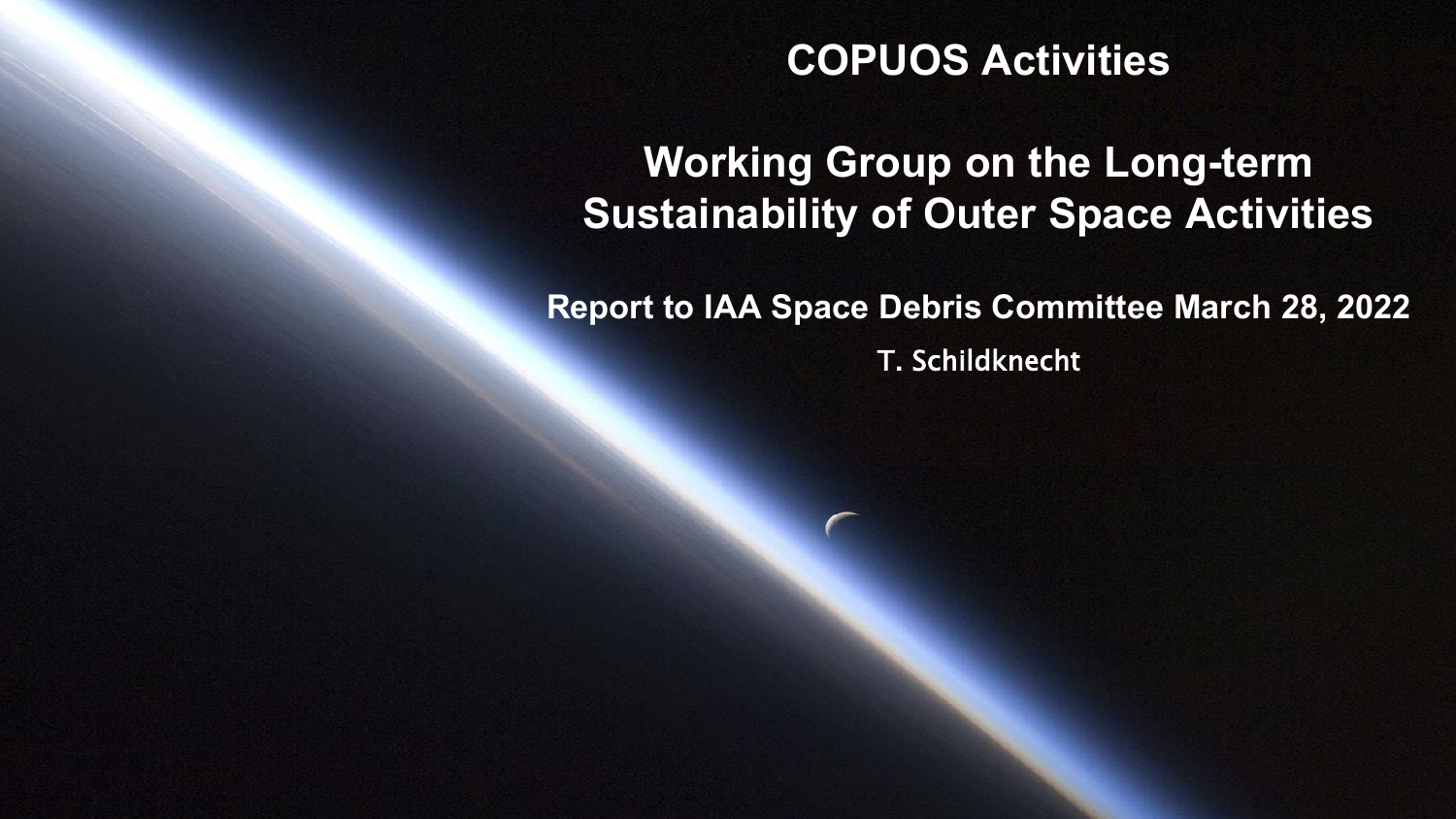

- 2019 COPUOS adopted the preamble and 21 guidelines (COPUOS report A/74/20, annex II)
- 2019 COPUOS decided to establish an new LTS Working Group of the STSC under a five-year workplan (A/74/20, para. 165)
- 2021 STSC elected Umamaheswaran R. (India) as Chair of the Working Group
- 2022 STSC ToR, Methods of Work, Work Plan adopted (after intense deliberations at 2021 STSC, 2021 COPUOS, and during two intersessional informal meetings)

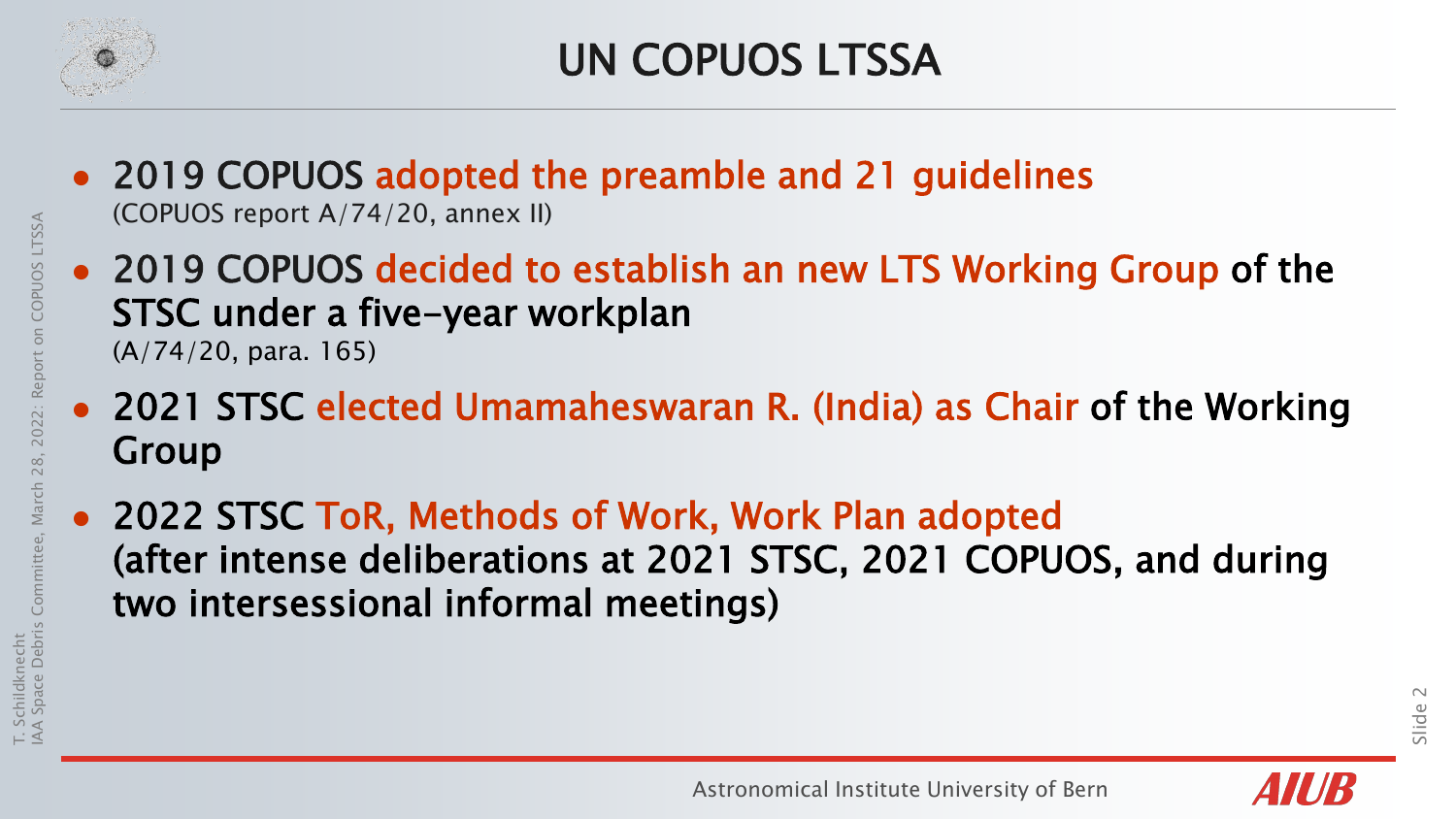

- LTS WG Mandate
	- a) Identifying and studying challenges and considering possible new guidelines for the long-term sustainability of outer space activities. This could be done by taking into consideration existing documents including, inter alia, documents A/AC.105/C.1/L.367 and A/AC.105/2019/CRP.16;
	- b) Sharing experiences, practices and lessons learned from voluntary national implementation of the adopted guidelines;
	- c) Raising awareness and building capacity, in particular among emerging space nations and developing countries (A/74/20, para. 167).

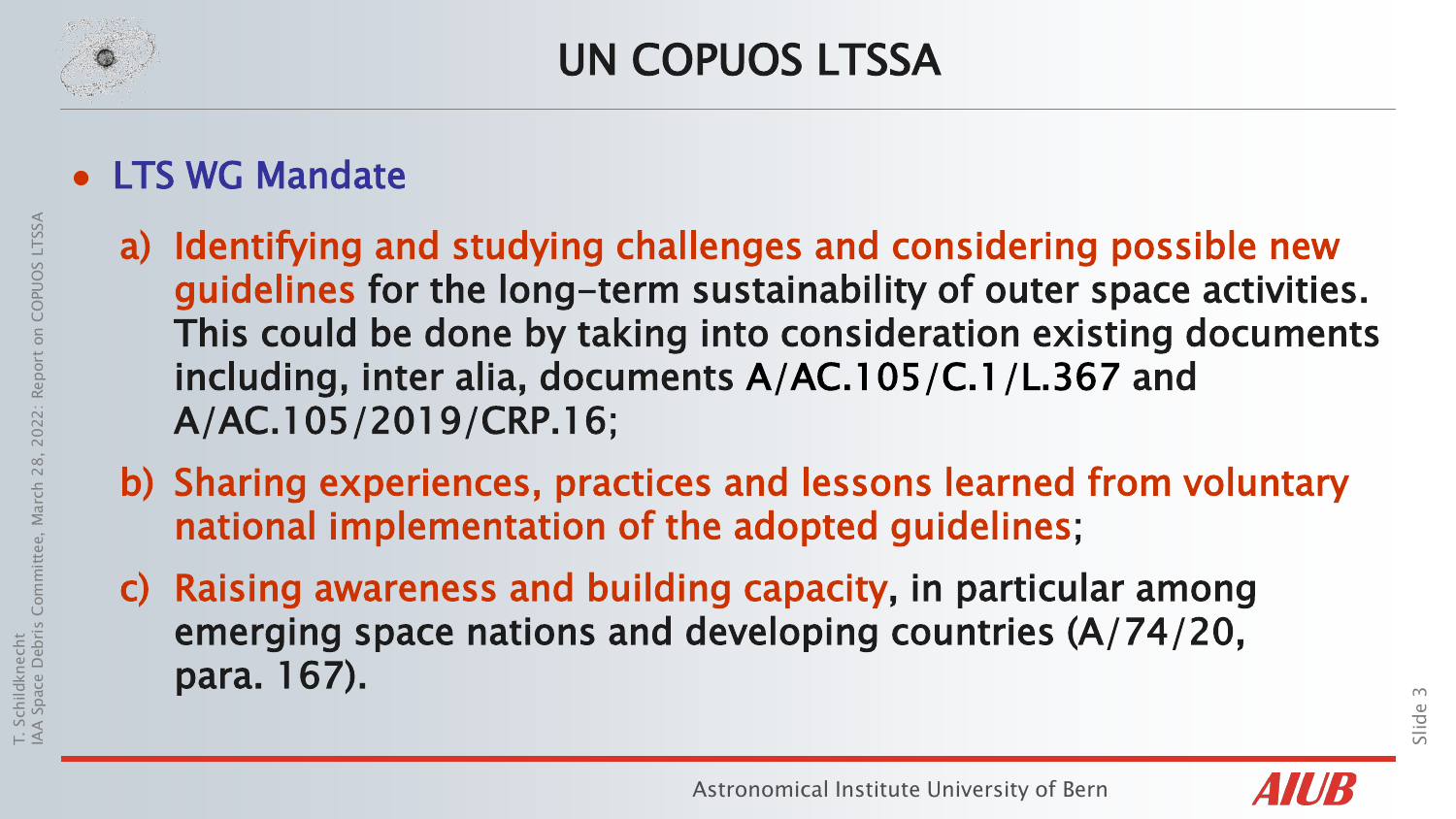

# UN COPUOS LTSSA

#### LTS ToR

- The Working Group will produce a thorough report on the LTSSA, containing the following:
- a) Information on the identification and study of challenges, and corresponding recommendations, as well as possible new guidelines for the long-term sustainability of outer space activities;
- b) Information on experiences, practices and lessons learned from voluntary implementation of the adopted Guidelines and recommendations for their further practical implementation;
- c) Information on and recommendations for capacity-building and awarenessraising activities, including those related to improving international cooperation in capacity-building, taking into particular consideration the requirements of emerging space nations and developing countries;
- d) Recommendations on future activities and work.